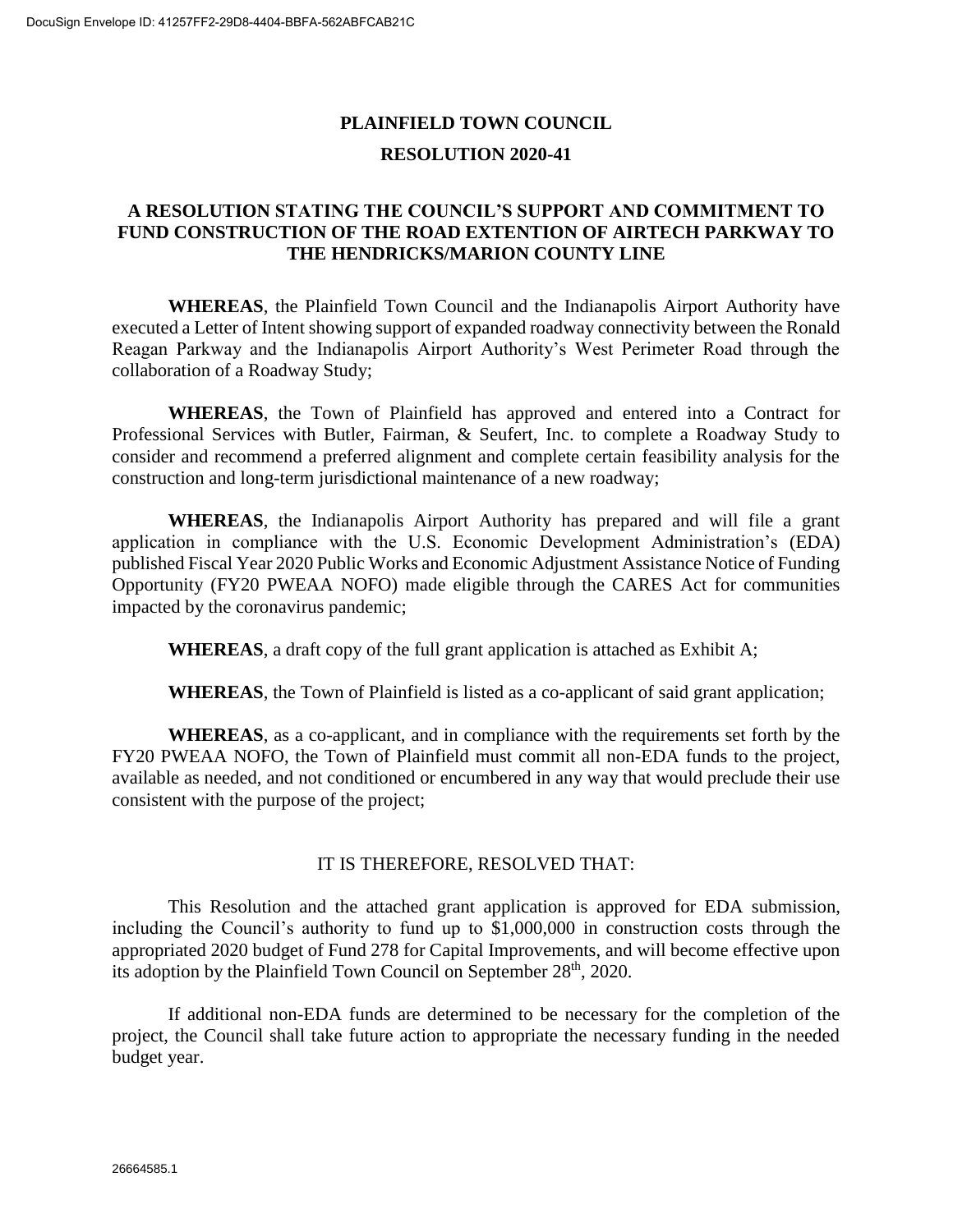The Resolution is hereby passed and adopted this 28<sup>th</sup> day of September, 2020.

TOWN COUNCIL, TOWN OF PLAINFIELD HENDRICKS COUNTY, INDIANA

-DocuSigned by: Robin G. Brandgard

Robin<sup>B</sup>G. Brandgard, President -DocuSigned by:

Bill Kirchoff

Bil<sup>®</sup> K<sup>e</sup>fchoff, Vice-President -DocuSigned by:

teent McPhail

Kent McPhairp ...<br>— Docusigned by:

Van Bridget Dah Bridget<sup>28</sup>...

DocuSigned by:

Lance ande

Lance K. Angle

Attested by:

DocuSigned by:

Mark 1. Todisco

Mark<sup>9900</sup>TBdfsco, Clerk-Treasurer of the Town of Plainfield